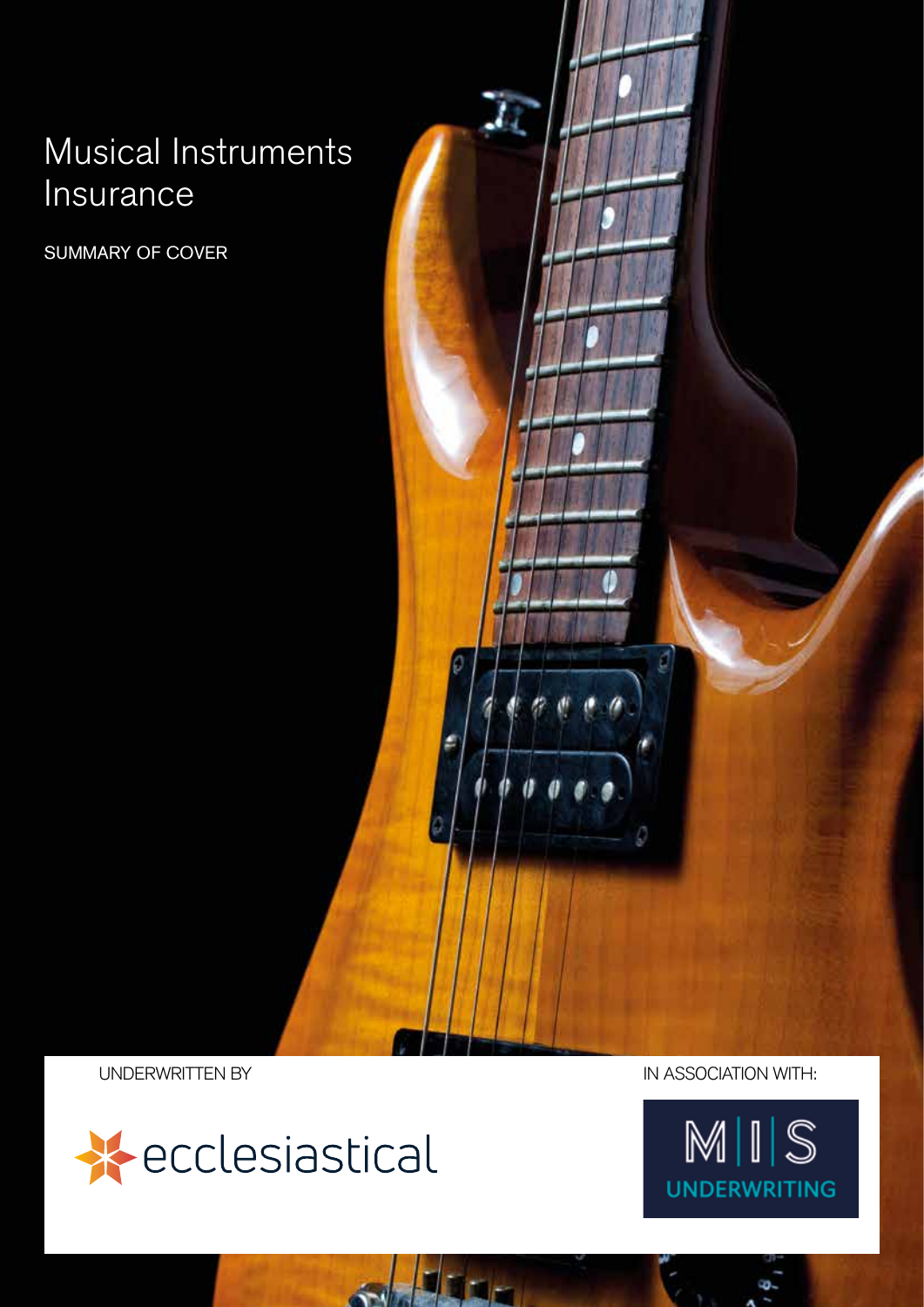#### **What is a policy summary?**

This document provides key information about the Musical Instruments insurance policy. Please note that this policy summary does not contain the full terms and conditions of this contract. These can be found in the Musical Instruments insurance policy wording which is available from your insurance broker. If you have any questions please contact your insurance broker.

The sections you have chosen to insure and the applicable sums insured are shown on your policy schedule.

#### **Policy name**

Musical instruments insurance.

#### **Underwritten by**

Ecclesiastical Insurance Office plc.

#### **Duration of your policy**

Generally 12 months from the start date shown on your policy schedule, full details will be shown in your policy schedule.

#### **Renewal of your policy**

We will send you notice that your policy is approaching renewal before it is due. Your requirements may change over time, so you may benefit from reviewing the value, cover and level of service provided by your policy.

#### **Key benefits include**

We can provide a broad range of cover within one tailored policy with options to include the following:

| Musical instruments | ٠            | Loss of or damage to your musical instruments plus extensions for:<br>up to €3,500 for additional instruments you become liable for<br>up to $\epsilon$ 1,000 for the cost of hiring equivalent instruments when your<br>$\blacksquare$<br>instrument is awaiting repair following damage covered by this policy<br>up to €750 for musical accessories while being used, stored or transported<br>٠ |
|---------------------|--------------|-----------------------------------------------------------------------------------------------------------------------------------------------------------------------------------------------------------------------------------------------------------------------------------------------------------------------------------------------------------------------------------------------------|
|                     | $\mathbf{u}$ | Optional extension available to cover your vinyl, CD and memorabilia collections                                                                                                                                                                                                                                                                                                                    |
| Public liability    |              | Options are available for $\epsilon$ 1.3M/ $\epsilon$ 2.6.M/ $\epsilon$ 6.5M limit for your legal liability to pay<br>damages to any other person for injury or property damage as a result of your<br>ownership or use of your musical instruments                                                                                                                                                 |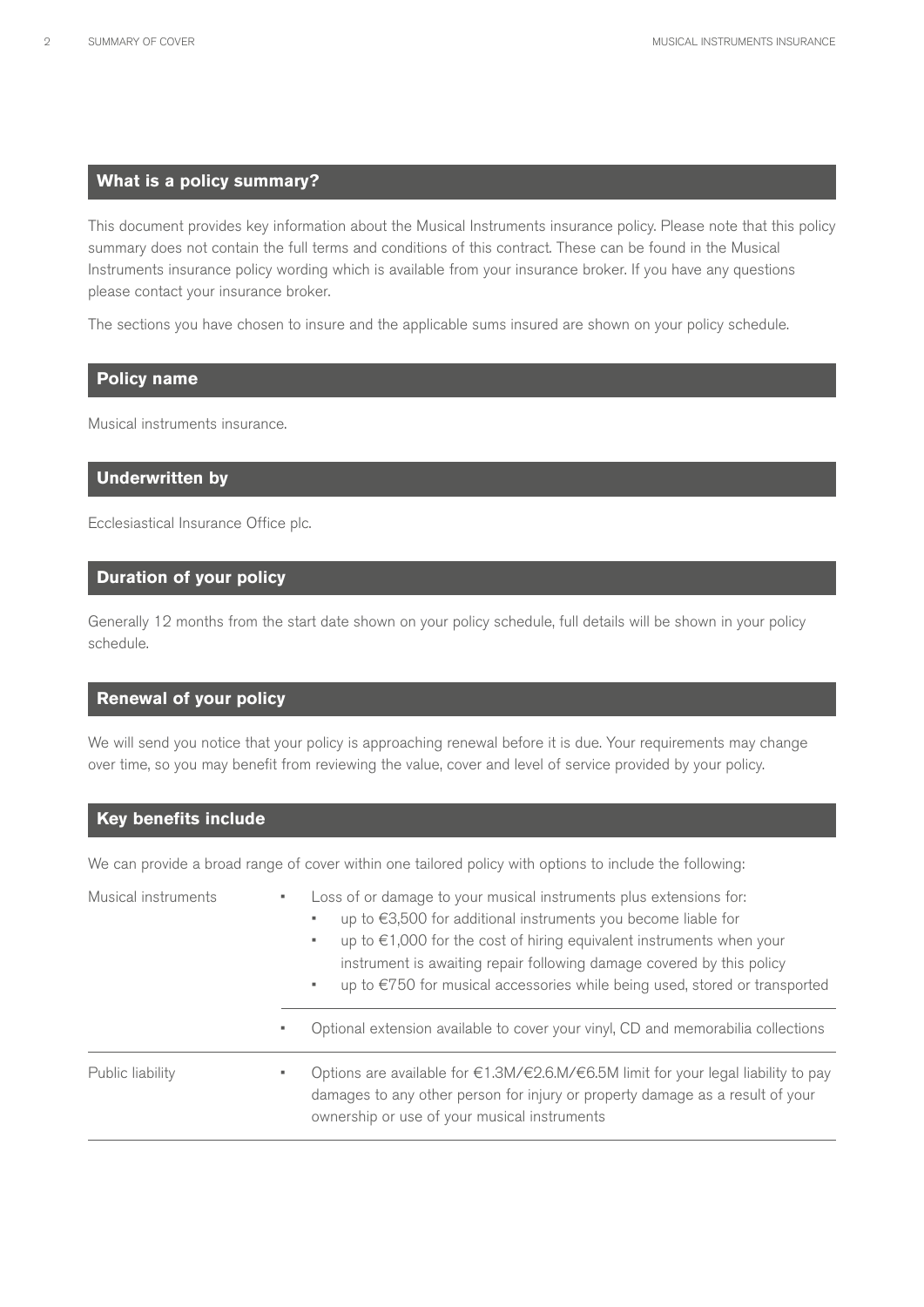### **Significant or unusual exclusions/limitations**

| General             | Certain conditions apply in relation to<br>×<br>reporting a claim<br>valuations of musical instruments worth over €25,000<br>Additional conditions may apply in relation to looking after musical instruments<br>٠<br>when travelling or while in transit<br>Pollution, Terrorism, Electronic risks and War exclusions apply<br>٠<br>Any deliberate acts by you or on your behalf are excluded<br>٠                                                                                                                                                                                                                                                                                                                                                                                                                                                                                                                                                                                                                                                                                                                                                                                                                                                                                                                                                  |
|---------------------|------------------------------------------------------------------------------------------------------------------------------------------------------------------------------------------------------------------------------------------------------------------------------------------------------------------------------------------------------------------------------------------------------------------------------------------------------------------------------------------------------------------------------------------------------------------------------------------------------------------------------------------------------------------------------------------------------------------------------------------------------------------------------------------------------------------------------------------------------------------------------------------------------------------------------------------------------------------------------------------------------------------------------------------------------------------------------------------------------------------------------------------------------------------------------------------------------------------------------------------------------------------------------------------------------------------------------------------------------|
| Musical instruments | Damage is excluded for<br>Е<br>replaceable items such as strings, reeds and drumheads fitted to the<br>instruments<br>any computer equipment (other than insured equipment or musical<br>٠<br>accessories)<br>theft from any unattended premises unless certain security measures<br>٠<br>are taken<br>instruments and musical accessories while being maintained, repaired,<br>٠<br>inspected or cleaned<br>losses caused by wear and tear, rot, fungus, mould, vermin, infestation or<br>٠<br>any gradual cause<br>losses caused by dryness, humidity, dampness, condensation, frost, dust,<br>٠<br>pollution, contamination, shrinkage or extremes of light or temperature<br>reduction in value if the instrument forms part of a pair or set<br>٠<br>while the instrument is in an unattended vehicle, unless the schedule shows<br>٠<br>you are covered<br>routine maintenance, repair or customisation or upgrades to your insured<br>٠<br>equipment and musical accessories or failure to follow the manufacturer's<br>instructions<br>manufacturing or design fault or defect<br>٠<br>any instrument that has been loaned for a fee or any instrument over<br>٠<br>€25,000 that has been loaned, whether for a fee or not<br>while the instrument is stored in premises that have been unoccupied for<br>Е<br>more than 60 consecutive days |
| Public liability    | Damage is excluded for<br>your own property<br>liability arising from<br>your employment of anyone<br>any contract, unless you would be liable anyway<br>any trade business or profession involving you or your family<br>any injury to you or your family                                                                                                                                                                                                                                                                                                                                                                                                                                                                                                                                                                                                                                                                                                                                                                                                                                                                                                                                                                                                                                                                                           |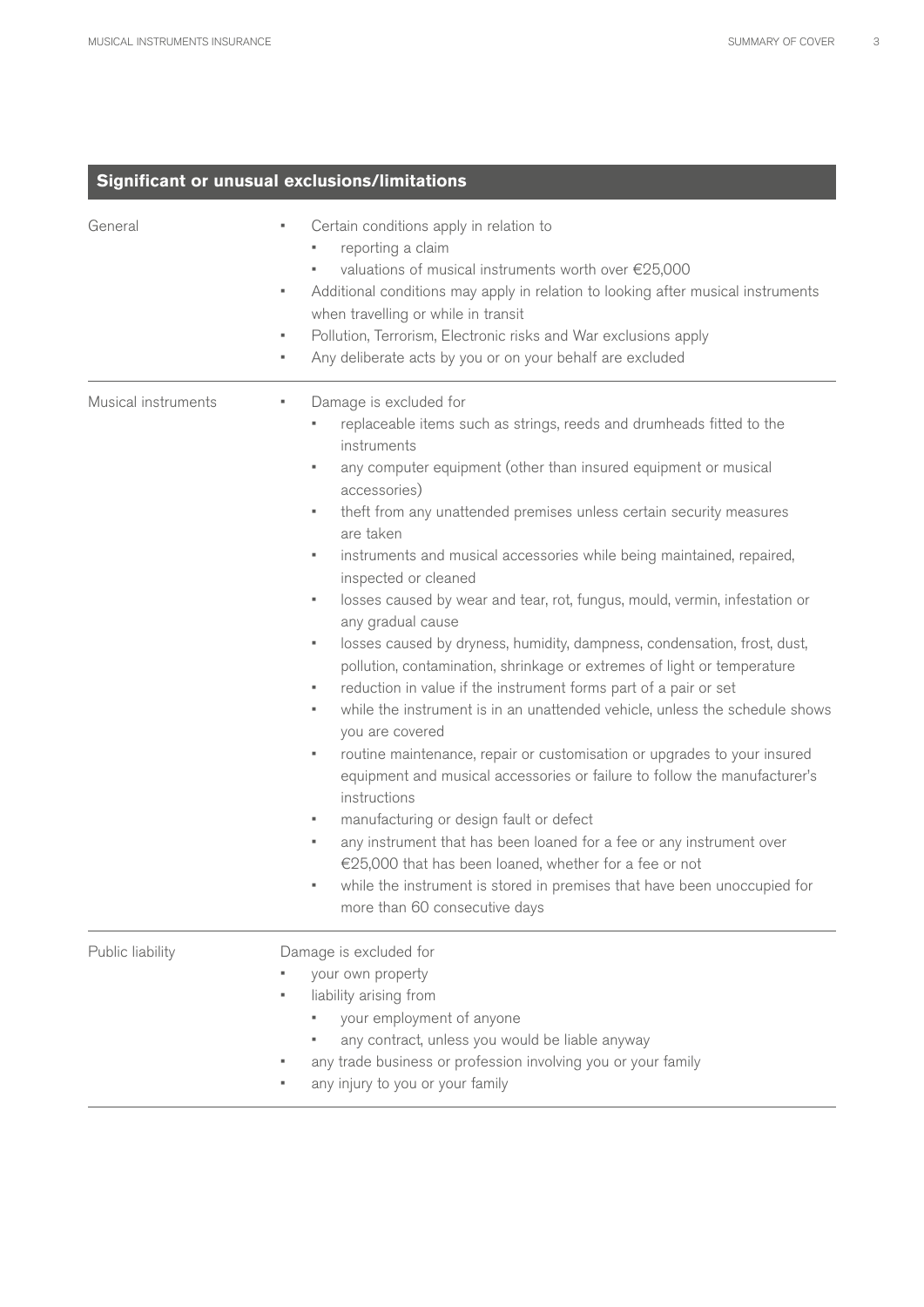#### **Cancellation rights**

You have a right to cancel the policy within 14 working days of receiving your policy documents. This is shown in your policy under the heading "Cancellation" in the General Conditions. This General Condition also explains your right to cancel outside of the cooling off period and our right to cancel your policy under certain circumstances.

#### **Claims service**

You can make a claim through your insurance broker or directly, using the following telephone numbers:

Call us on 01 619 0300 Outside of Business hours please call 1890 252 877

#### **Complaint handling procedures**

If you are unhappy with our products or service, please contact us as soon as possible.

You can complain in writing or verbally at any time to:

Ecclesiastical Insurance Office plc 2nd Floor Block F2 **Eastpoint** Dublin 3 D03 T6P8

Tel: 01 619 0300 Email: complaints@ecclesiastical.com

#### **Our promise to you**

- We will investigate your complaint and provide you with the name of your point of contact in relation to your complaint.
- We will keep you informed of the progress of your complaint with regular written updates on the progress of our investigation at intervals no greater than 20 business days.
- We shall attempt to investigate and fully resolve your complaint within 40 business days and will furnish you with the findings of our investigation into your complaint within five business days of completion of our investigation.
- We will use feedback from your complaint to improve our service.

If you're not entirely satisfied with our handling of and final response to your complaint, or if we have not completed our investigation in 40 business days, we'll inform you of your right to take your complaint to the Financial Services and Pensions Ombudsman.

The Financial Services and Pensions Ombudsman, Lincoln House, Lincoln Place, Dublin 2 D02 VH29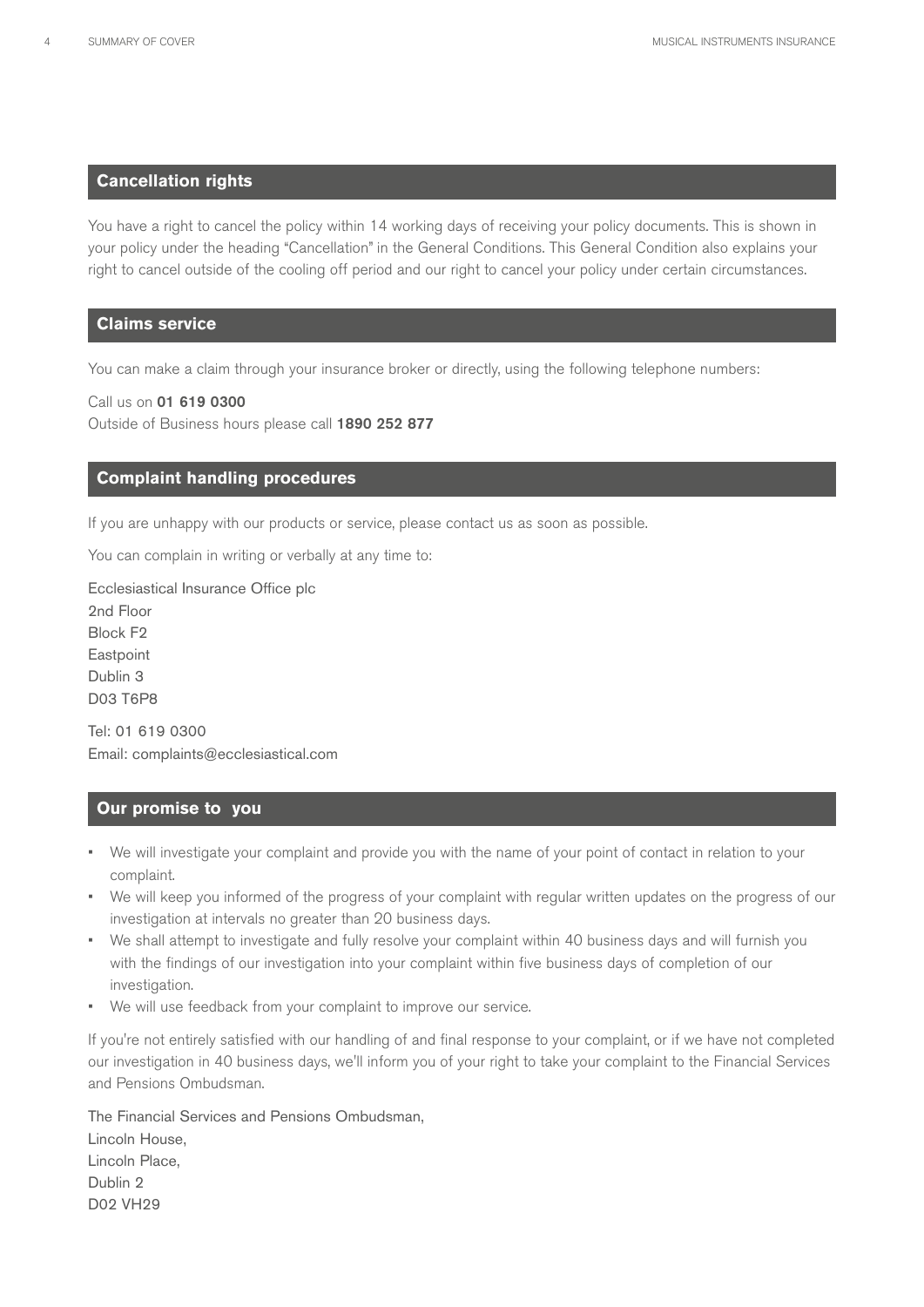Tel: 01 567 7000 Email: info@fspo.ie Website: www.fspo.ie

The Financial Services and Pensions Ombudsman can investigate complaints from all customers, except limited liability companies which have a turnover of €3m and above.

This complaints handling procedure does not affect your right to take legal proceedings.

#### **The Insurance Compensation Fund**

This was established under the Insurance Act 1964 amended by the Insurance (Amendment) Act 2011. The fund is designed to facilitate payments to policyholders in relation to risks in Ireland where an Irish-authorised non-life insurer or a non-life insurer authorised in another EU Member State goes into liquidation or administration. Not all policyholder liabilities are covered by the fund. A sum due to a commercial policyholder may not be paid out of the fund unless the sum is due in respect of the liability to an individual.

For further information on the scheme you can visit the website at:

## **www.centralbank.ie**

#### **Law applying**

This policy shall be governed by and construed in accordance with the law of the Republic of Ireland.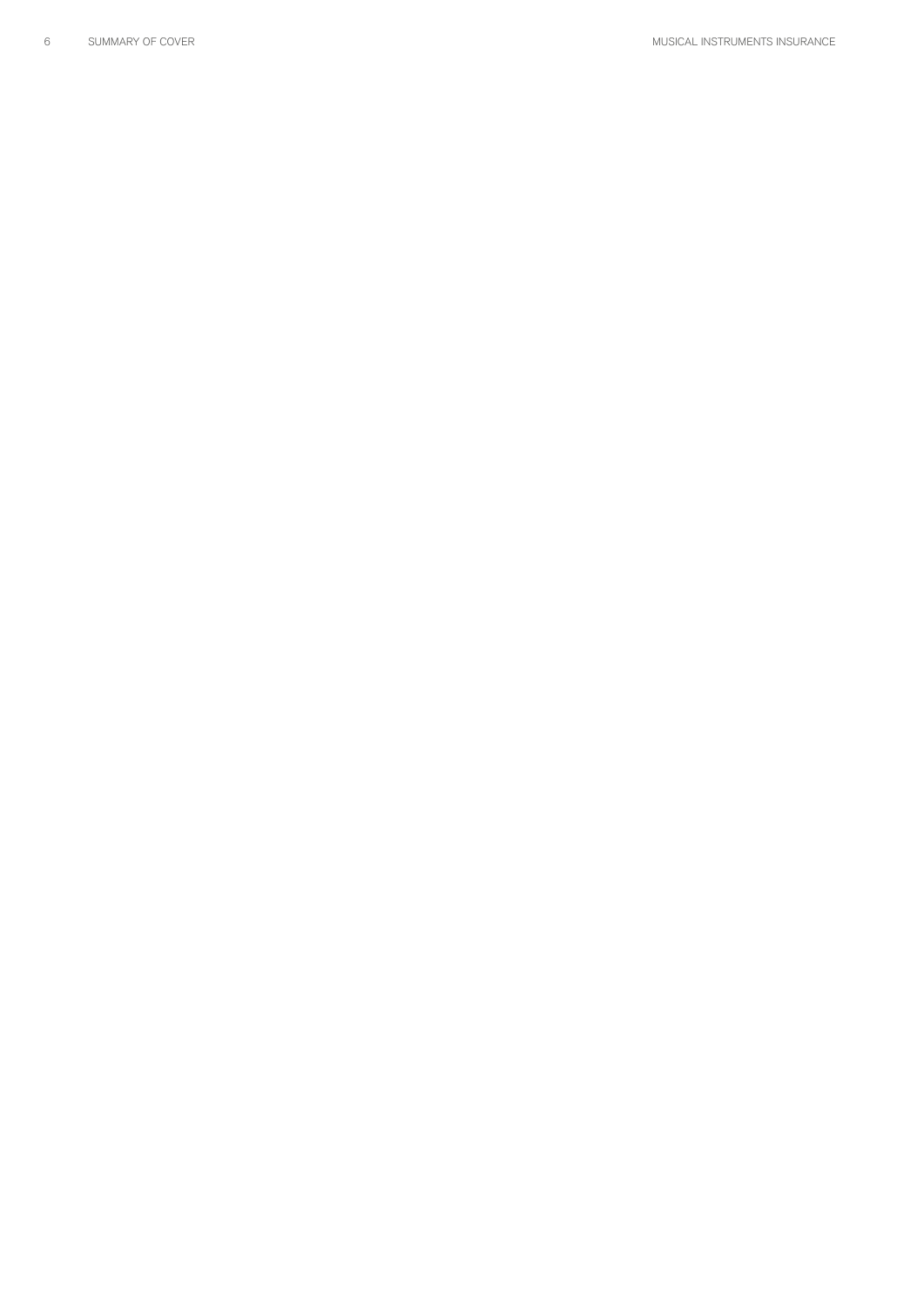This contract is underwritten by: Ecclesiastical Insurance Office plc.

Our FCA register number is 113848. Our permitted business is general insurance.

MUSICAL INSURANCE SUMMARY OF COVER  $\mathcal{M}(\mathcal{M})$ 

**You can check this on the FCA's register by visiting the FCA's website**

**www.fca.org.uk/register** 

**or by contacting the FCA on 0044 207 066 1000**